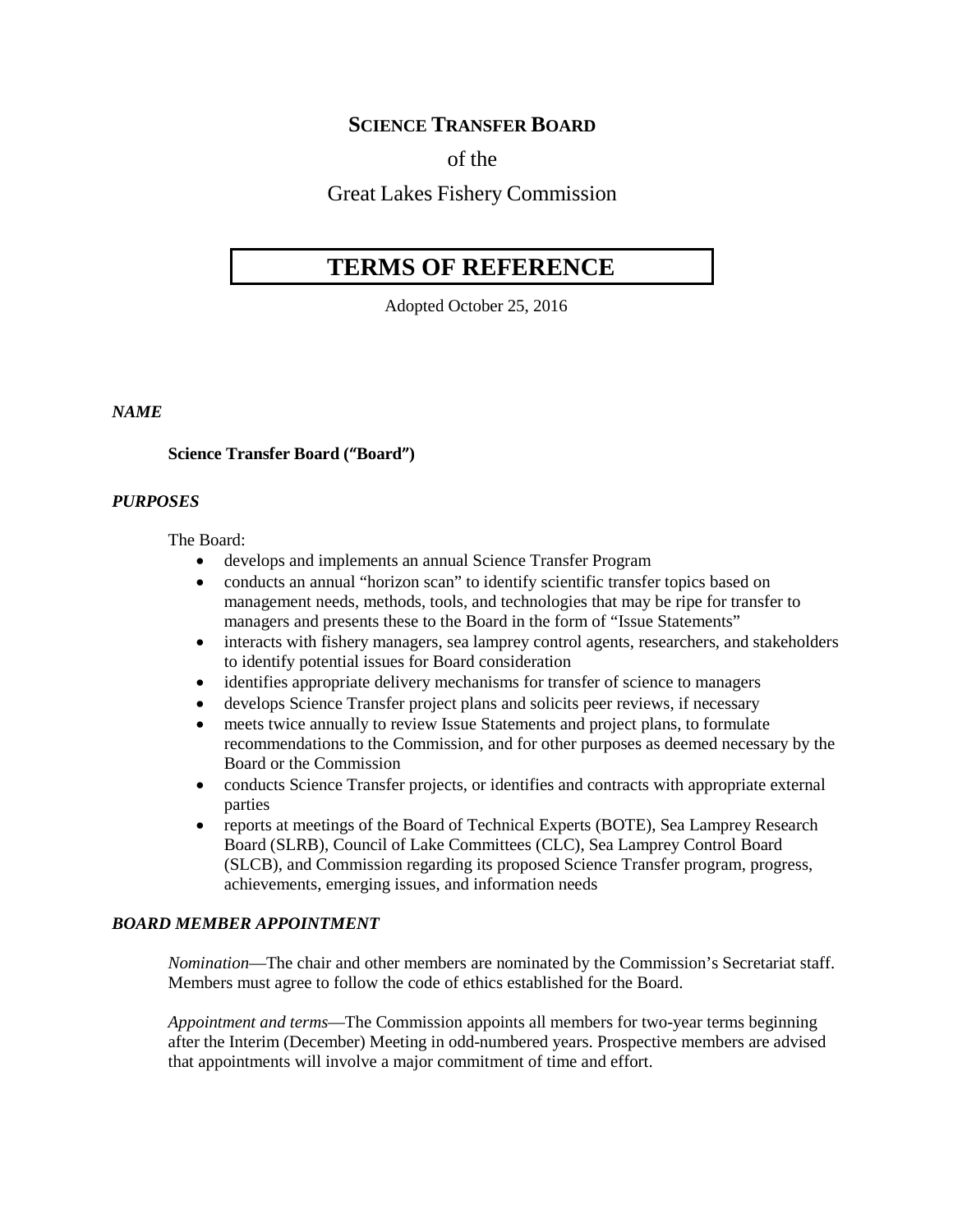*Chair/Co-Chairs appointment and terms—*The Board will have two co-chairs, preferably managers representing sea lamprey control and fisheries management. Co-chairs are appointed by Secretariat staff on the basis of Board recommendation for two-year terms.

## *DECISIONS*

Decisions shall be made by consensus. When consensus cannot be achieved, the majority opinion shall be the recommendation and the concerns of all members shall be described in the Board's report to the Commission.

## *ROLE OF SECRETARIAT*

The Secretariat:

- provides guidance regarding strategic direction with respect to the convention and the Commission's strategic vision
- may participate as members
- ensures that Commission contractual arrangements and policies are followed
- serves as liaison among the Board, BOTE, SLRB, CLC, SLCB, and the Commission and its cooperators
- prepares and distributes meeting agendas, reports, and briefing materials and is responsible for meeting arrangements and the Board's website

## *SCIENCE TRANSFER PROGRAM*

*Purpose*—The goal of the Science Transfer Program (STP) is to improve management to successfully achieve fish community objectives. The objectives of the program are to: **(1)** *Identify science and science products that can inform management needs; and* **(2)** *Make science accessible to managers for decision-making.* The program provides a dedicated source of funding to support the objectives and activities described in *A Joint Strategic Plan for Management of Great Lakes Fisheries* (Joint Strategic Plan) and the commission's partnership vision statement. In contrast to the previous STP, this program is aimed at managers—parties signatory to the [Joint Strategic Plan.](http://www.glfc.org/fishmgmt/jsp97.pdf)

*Project development*—Projects developed by the Board will be determined through strategic forecasting of important management issues and creation of Issue Statements by Board members. Teams of Board members will develop project plans for Issue Statements chosen by the Board, or will solicit proposals from external groups through targeted or competitive requests.

*Program delivery mechanism*—Appropriate program delivery mechanism(s) will be identified by the Board. Types of activities used to disseminate information include, but are not limited to, workshops, symposia, Quantitative Fisheries Center Management Secondment Program, structured decision making, training, manuals/handbooks/guidelines, new technologies, internet/web, strategic use of conferences, and scientific reviews (Fig. 1).

*Contracting mechanism*—The Board will identify contractors, which may be Board members, and contracting mechanisms appropriate to carry out project delivery. Secretariat staff within the Commission's Science Program will administer contracts and agreements.

*Project ranking criteria*—The Board shall consider the criteria listed below when developing recommendations for the STP.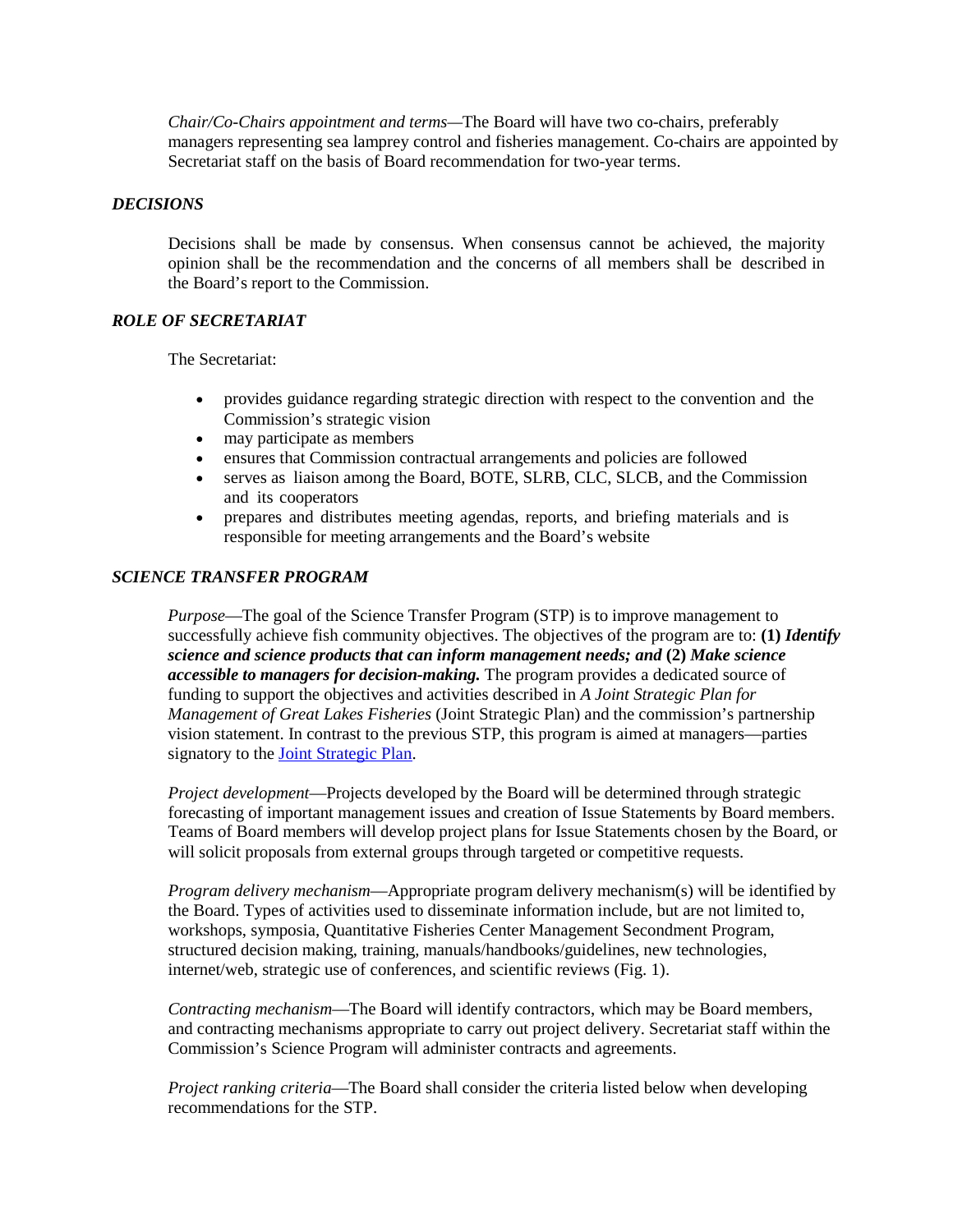- responsiveness to the issues and needs identified by [lake committees,](http://www.glfc.org/research/FRclc.php) the task forces of [the Sea Lamprey Control Board,](http://www.glfc.org/research/SLCB_research_priorities.pdf) the [Joint Strategic Plan,](http://www.glfc.org/fishmgmt/jsp97.pdf) and the commission's [Strategic](http://www.glfc.org/pubs/SpecialPubs/StrategicVision2012.pdf)  [Vision](http://www.glfc.org/pubs/SpecialPubs/StrategicVision2012.pdf)
- ability to address species of special conservation or rehabilitation concern and importance to fisheries and the Great Lakes ecosystem
- importance of management need and quality of available science to meet that need
- potential to accelerate the use of new information, new technologies, or the development of policies that will improve fishery management
- appropriateness of the science and management partners for the task
- ability to identify technical expertise to complete the project or have co-investigators or appropriate partnerships with other organizations to meet all requirements of the project
- projects must not duplicate other ongoing or existing efforts
- excellent projects will be those that have clear objectives, are appropriately designed, include appropriate partnerships, have defined products (e.g., a database, web site, publication, workshop recommendation and summary), and have a clear strategic plan for implementation of the knowledge in fishery management
- some projects, as determined by the Board, may be externally peer reviewed

*Schedule for Science Transfer projects*—The Board evaluates science transfer projects via a seven-step process: 1) review of Board-generated Issue Statements, 2) identification of appropriate delivery mechanism(s), 3) identification of contractor and contracting mechanism; release of request for proposals (if necessary), 4) project plan or proposal submission, 5) optional peer review, 6) Board review and recommendation, 7) CLC/SLCB review, and 8) Commission approval.

# *MEETING SCHEDULE OF THE BOARD*

*March meeting*—The purpose of the winter meeting is to review Issue Statements, decide which issues the Board would like to move to the project development stage, and identify appropriate delivery mechanism(s).

*October meeting*—The purpose of the fall meeting is to discuss full project plans or proposals, develop a recommended STP to propose to the CLC, SLCB, and Commission, and undertake strategic forecasting of important issues.

## *TRAVEL EXPENSES*

The Commission may, upon request, reimburse the member or the member's agency as appropriate.